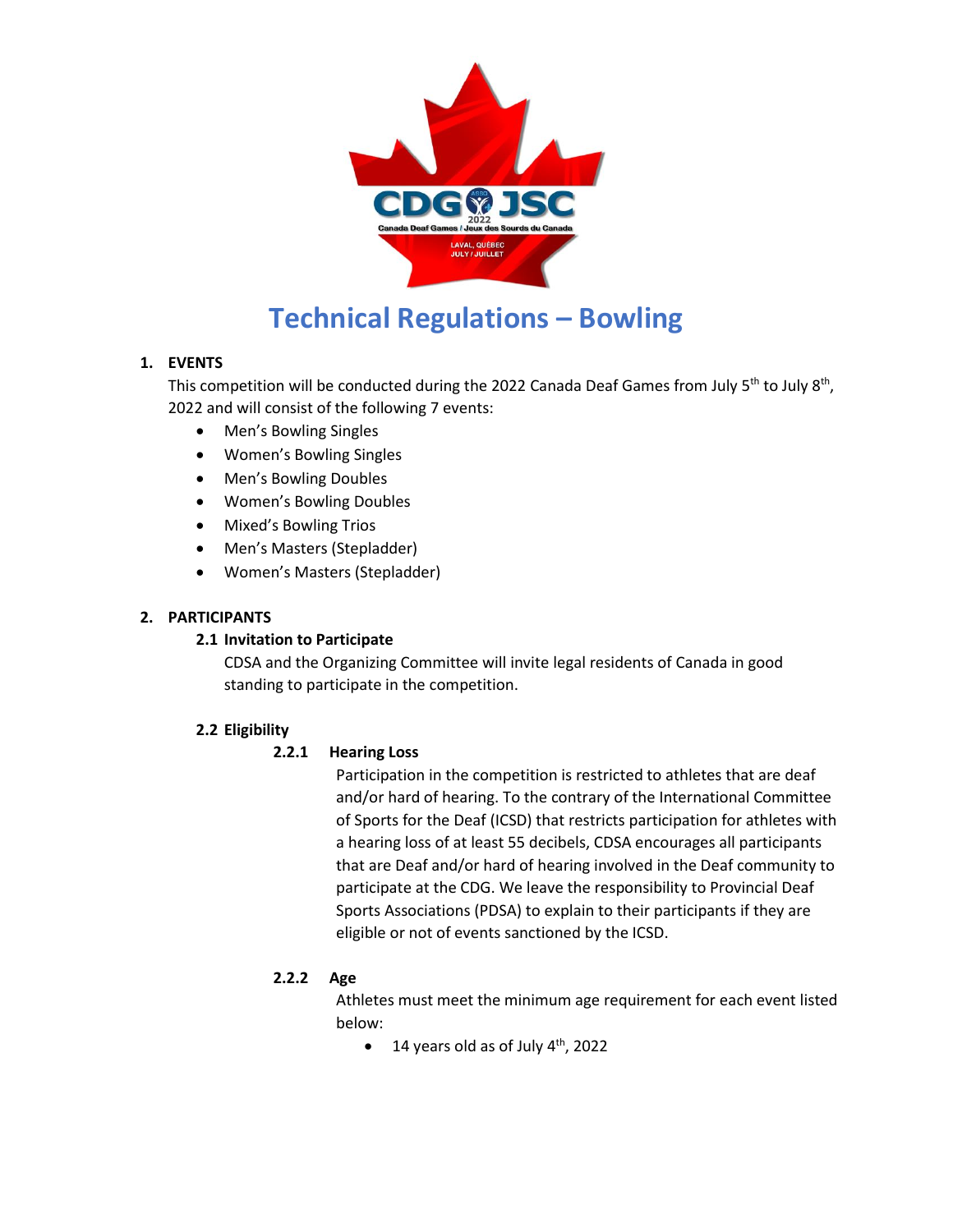# **2.3 Number of Teams / Athletes**

A minimum number of teams (or athletes for single events only) to compete in each event listed below must be met:

- Men's Bowling Singles 10 athletes
- Women's Bowling Singles 8 athletes
- Men's Bowling Doubles 5 teams
- Women's Bowling Doubles 4 teams
- Mixed's Bowling Trios 5 teams

#### **2.4 Number of Athletes per Team**

A maximum number of athletes(s) per team is allocated to each event listed below:

- Men's Bowling Singles 1 athlete
- Women's Bowling Singles 1 athlete
- Men's Bowling Doubles 2 athletes
- Women's Bowling Doubles 2 athletes
- Mixed's Bowling Trios 3 athletes

A minimum number of athletes(s) per team in each event listed below must be met:

- Men's Bowling Singles 1 athlete
- Women's Bowling Singles 1 athlete
- Men's Bowling Doubles 2 athletes
- Women's Bowling Doubles 2 athletes
- Mixed's Bowling Trios 3 athletes

# **3 COMPETITION RULES AND REGULATIONS**

#### **3.1 Technical Organization**

Canadian Deaf Sports Association (CDSA) is responsible for the technical organization of the competition in conjunction with Canadian Tenpin Federation, Inc.

#### **3.2 Technical Committee**

The Technical Committee is compromised of the CDSA Technical Director and other members nominated by the CDG 2022 Organizing Committee and approved by CDSA:

Paul Halas – CDSA Technical Director (Chair) Fallon Casista-Bolduc et Michèle Dion – CDG 2022 Representative

#### **3.3 Competition Rules**

The competitions will be conducted in accordance with the Rules and Regulations of Canadian Tenpin Federation, Inc. (version: [Playing Rules and National Bylaws](http://www.tenpincanada.com/home/wp-content/uploads/2019/01/Playing-Rules-and-Bylaws-3.pdf) – August  $1<sub>i</sub>$ [2018 to July 31, 2019\)](http://www.tenpincanada.com/home/wp-content/uploads/2019/01/Playing-Rules-and-Bylaws-3.pdf). In case of disagreement in the interpretation of the Rules and Regulations, the English text shall prevail.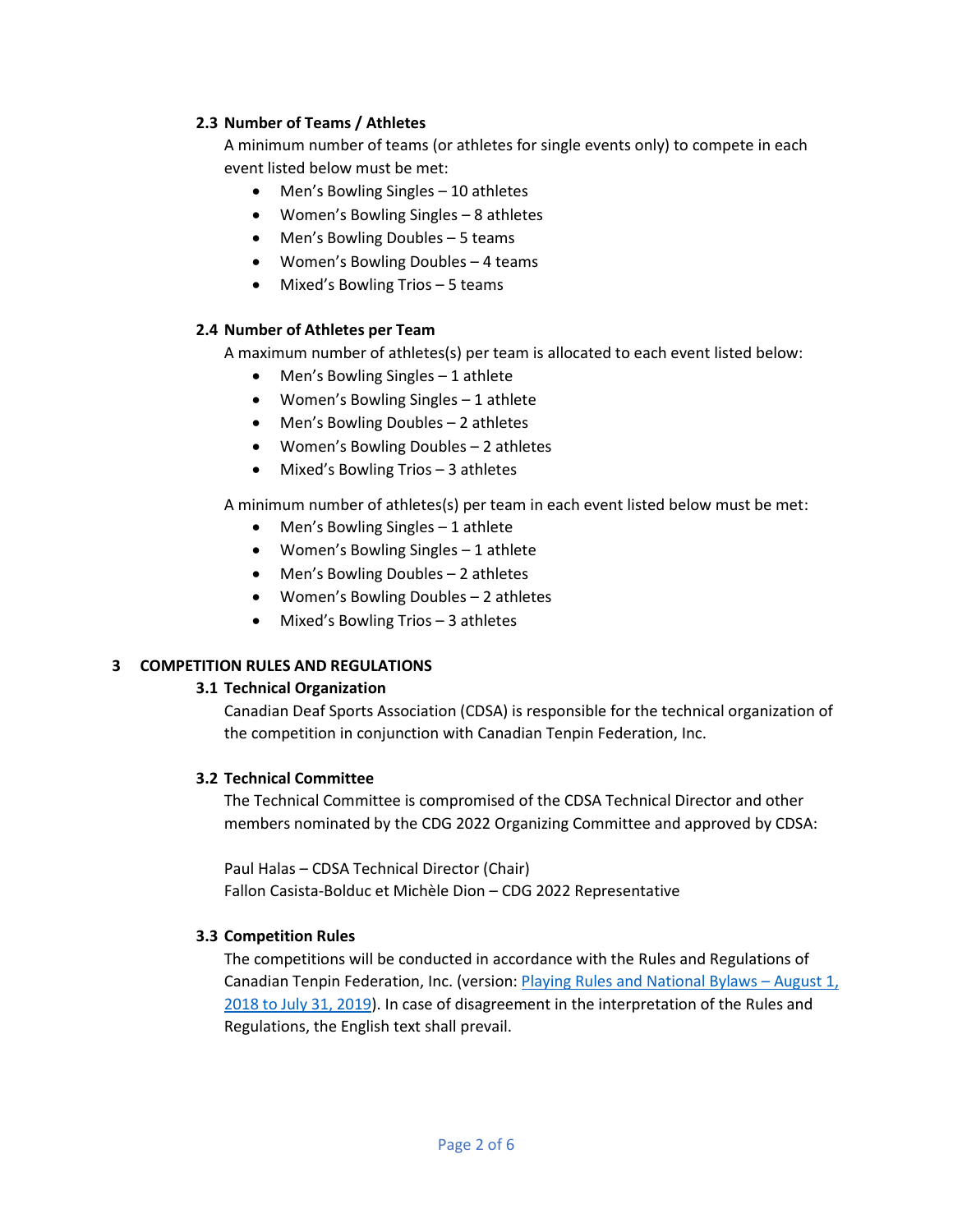#### **3.4 Competition Equipment**

All equipment used during competition must comply with the Canadian Tenpin Federation, Inc. Rules and Regulations.

#### **3.5 Competition Clothing**

Participants must wear competitive uniforms in accordance with the Canadian Tenpin Federation, Inc. Rules and Regulations.

#### **3.6 Competition Schedule**

The competition schedule for all events will be conducted under control of the Technical Committee and in according with the Canadian Tenpin Federation, Inc. Rules and Regulations.

# **3.7 Officials**

# **3.7.1 Appointment of Officials**

The CDG 2022 Organizing Committee will appoint Chief Umpire and an appropriate number of officials (referee, umpire, etc.) to conduct each event.

# **3.7.2 Allocation of Officials**

Allocation of the officials to conduct the events will be decided and made by the Technical Committee.

# **3.8 Unforeseen Incidents**

In the event of unforeseen incidents not covered by the rules and regulations, the Technical Committee will make a decision. In the absence of the Technical Committee, the CDSA Technical Director will make a decision.

# **4 COMPETIION VENUE**

The competition will be conducted at Centre De Quilles 440 | 2535 Bd du Curé-Labelle, Laval, QC H7T 1R6.

# **5 SCHEDULES**

# **5.1 Competition Schedule**

To be announced by June 15, 2022

# **5.2 Training Schedule**

No training is scheduled.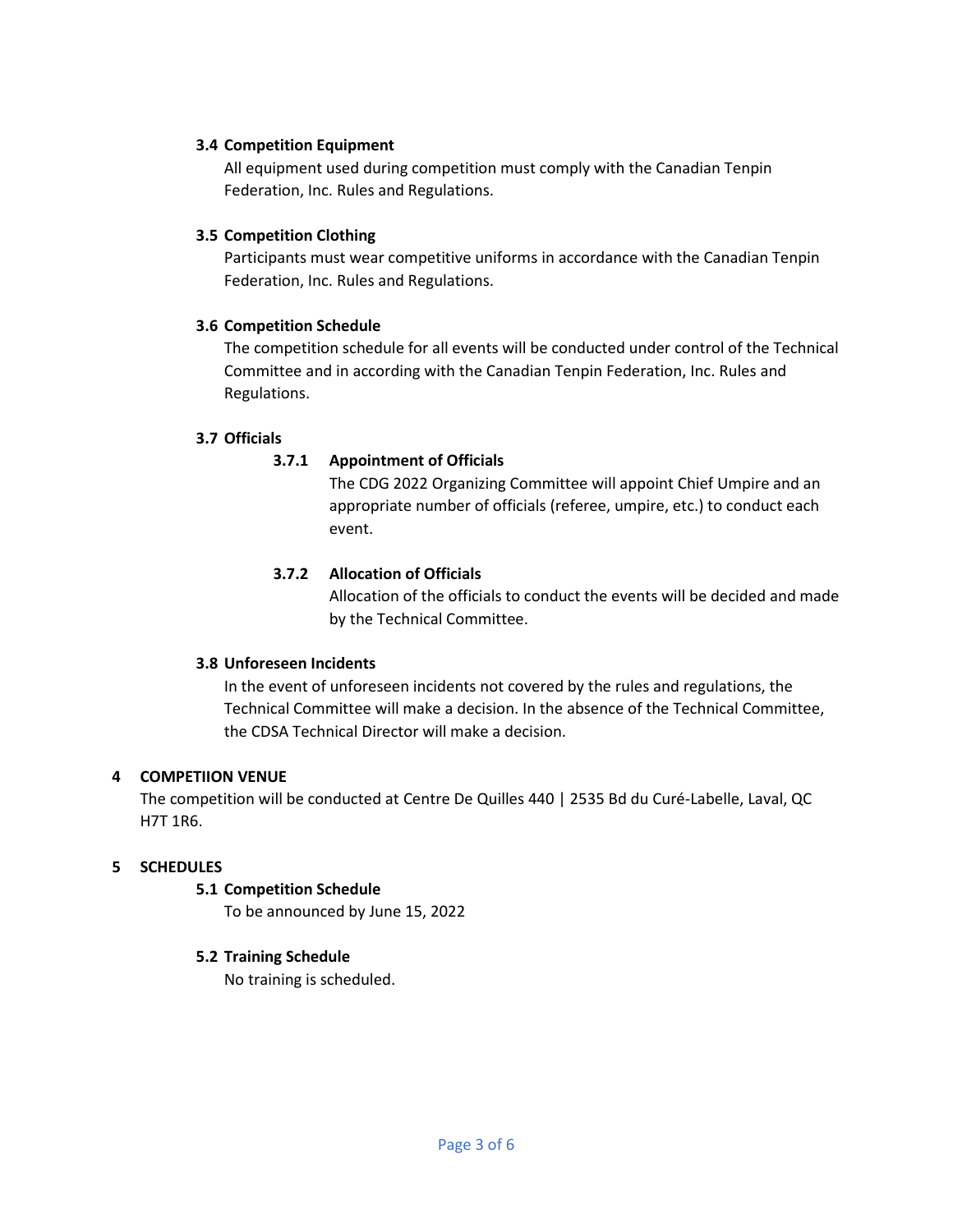# **5.3 Technical Meeting**

# **5.3.1 Date and Location**

No Technical Meeting is scheduled.

#### **6 ADDENDUM**

None

Notice: These Technical Regulations are subject to change. Last Updated: June 9<sup>th</sup>, 2022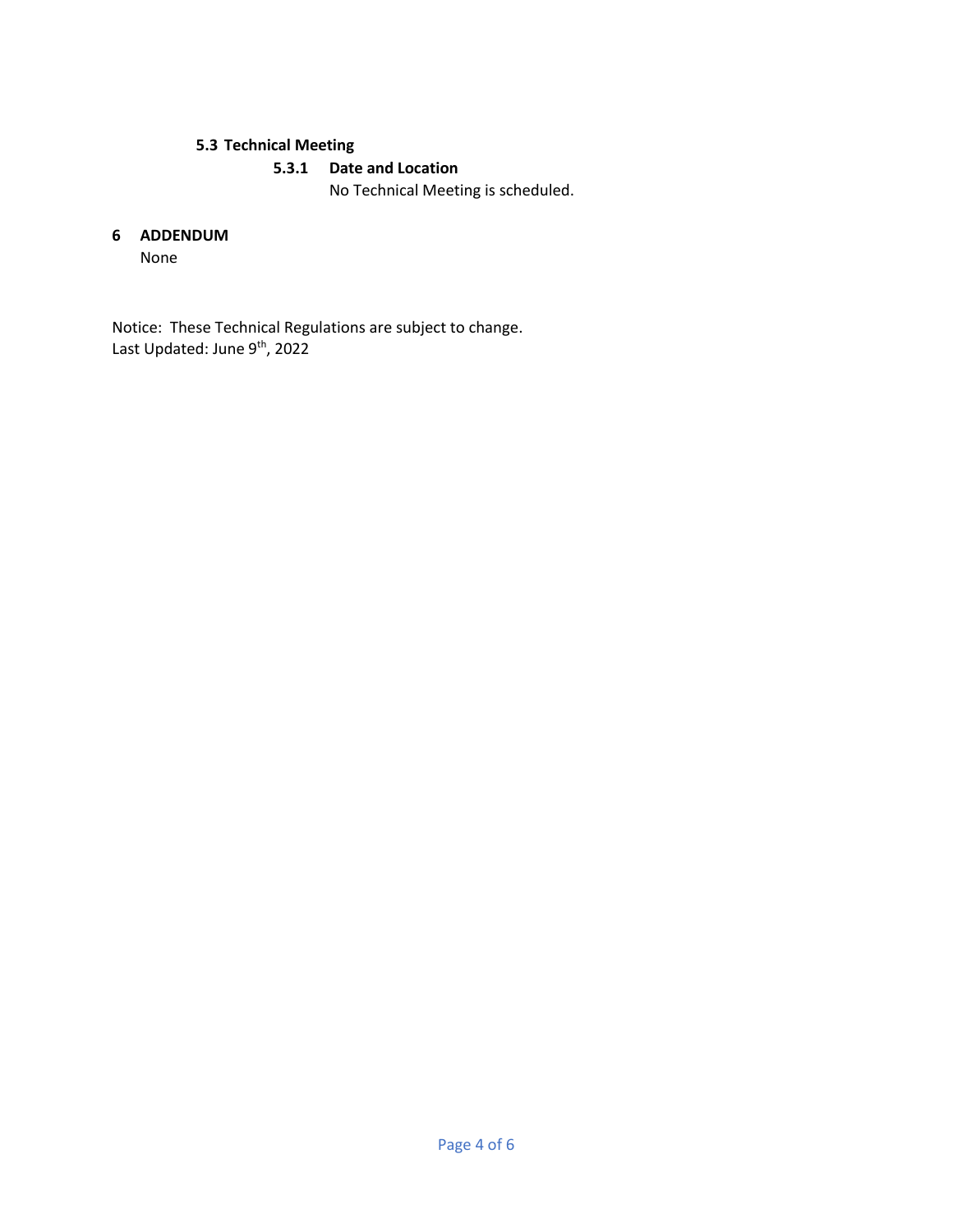#### **ADDITIONAL INFORMATIONS FROM CDSA TD BOWLING**

-As of May 20, 2022 – 23 Men and 10 Women have registered in the Bowling Tournament.

\*NOTE: No Disco or Glow Bowling for every evening during the Bowling Tournament. Dress Code – NO caps or jeans to be worn during the tournament. \*\*\*Hoping the Bowling Centre will provide printouts of scores after each event. Red Flag means Stop Bowling and Green Flag means Proceed.

------------------------------------------------------------------------------------------------------------------------------------------

#### **1st Day – Men and Women SINGLES tournament will be 3 games total pinfall.**

- All Bowlers will bowl 3 games moving lanes after each game. (example – Lane 8 then 6 then 4. Lane 7 then 9 then 11)
- A tie for  $1^{st}$ ,  $2^{nd}$  or  $3^{rd}$  place will be broken by a one-game roll-off.
- Be there for 630 pm to register. Games starts at 700 pm till 1000 pm. 15-minute practice.
- Three bowlers per lane Reserve 12 lanes.
- Medals to top 3 Men and 3 Women to be awarded.

**2nd Day – Men and Women DOUBLES tournament will be 3 games total pinfall.**

- All Bowlers will bowl 3 games moving lanes after each game.
- A tie for  $1^{st}$ ,  $2^{nd}$  or  $3^{rd}$  place will be broken by a one-game roll-off.
- Be there for 630 pm. Games starts at 700 pm till 1000 pm. 15-minute practice.

------------------------------------------------------------------------------------------------------------------------------------------

- Three bowlers per lane Reserve 12 lanes OR Four bowlers per lane Reserve 10 lanes.
- Bowlers will be paired up after the Singles. (example  $-1$ <sup>st</sup>/10<sup>th</sup>, 2<sup>nd</sup>/9<sup>th</sup>, 3<sup>rd</sup>/8<sup>th</sup>, 4<sup>th</sup>/7<sup>th</sup>, 5<sup>th</sup>/6<sup>th</sup>)
- Medals to top 3 Men and 3 Women to be awarded.

------------------------------------------------------------------------------------------------------------------------------------------

#### **3rd Day – Mixed TRIOS tournament will be 3 games total pinfall.**

- All bowlers will bowl 3 games moving lanes after each game.
- A tie for 1st, 2<sup>nd</sup> or 3<sup>rd</sup> place will be broken by a two-frame (9<sup>th</sup>/10<sup>th</sup>) roll-off.
- Be there for 630 pm. Games starts at 700 pm till 1000 pm. 15-minute practice.
- Three bowlers per lane Reserve 12 lanes.
- Teams will be made up after the Singles/Doubles scores are added up. Every team must have at least one female bowler on the team. (example  $1/16/17/33 - 2/15/18/32$  and so on.)
- Medals to top 3 Teams to be awarded.

------------------------------------------------------------------------------------------------------------------------------------------